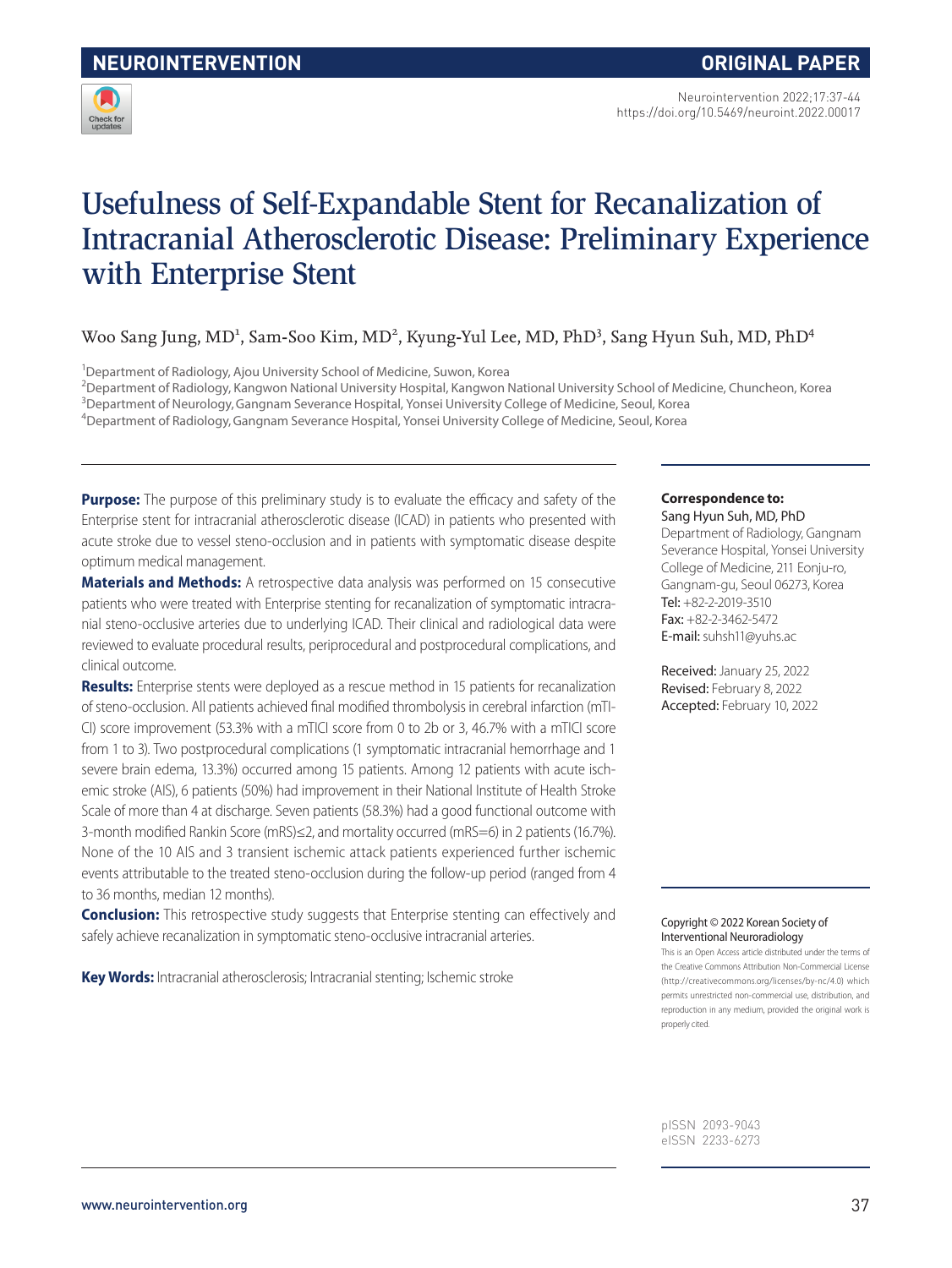## **INTRODUCTION**

Intracranial atherosclerotic disease (ICAD) is the cause of up to 20% of acute ischemic strokes (AIS) and transient ischemic attacks (TIA), resulting in significant morbidity and mortality, and is more frequent in Asian populations (30–50%) than in Western populations.<sup>1,2</sup> Even with the best medical therapy, the risk of recurrent stroke remains high.<sup>3</sup> Among patients with symptomatic ICAD who failed medical therapy, the subsequent rates of stroke or vascular death have been as high as 45% per year.<sup>4</sup>

The relative limitations of standard medical therapy to treat symptomatic intracranial large artery steno-occlusive lesions have encouraged the development of more aggressive strategies, such as intracranial percutaneous transluminal stenting, especially with Wingspan stent, which can be alternative approaches to medical therapy and even in an acute ischemic setting.5-12 However, the Wingspan system is criticized for being bulky and requiring a multi-step deployment.<sup>13,14</sup> On the other hand, the Enterprise stent (Codman Neurovascular, Raynham, MA, USA) can show ease of deployment and improved navigability. Although intended solely for aneurysm-embolization assistance, there has been a developing interest in the possible utility of this device for salvage stroke intervention.<sup>15,16</sup> Therefore, we tried to evaluate the efficacy and safety of the Enterprise stent for recanalization of symptomatic intracranial large artery steno-occlusion with underlying ICAD.

## **MATERIALS AND METHODS**

#### **Patients**

This retrospective analysis was approved by the Institutional Review Board and the informed consent was waived. The patients who underwent Enterprise stenting for symptomatic intracranial large artery steno-occlusion at a Gangnam Severance hospital between January 2010 and April 2017 were screened. Diagnosis of large artery steno-occlusion with underlying ICAD was made based on typical angiographic findings with a modified thrombolysis in cerebral infarction (mTICI) score (0=no perfusion, 1=penetration with minimal perfusion, 2a=partial perfusion with only partial filling less than two-thirds of the entire vascular territory, 2b=complete filling of all of the expected vascular territory is visualized but the filling is slower than normal,  $3=$ complete perfusion)<sup>17</sup> as follows: 1) severe fixed luminal narrowing with initial mTICI score 1 or 2) initial mTICI score 0 with evident residual severe stenosis (mTICI score 1) after the intra-arterial (IA) endovascular treatment. Symptomatic patients were defined as those who presented with AIS within 6 hours of symptom onset or recurrent TIA refractory to antithrombotic therapy. The antiplatelet regimen for recurrent TIA patients was a combination treatment with 100–325 mg per day of aspirin plus 75 mg per day of clopidogrel. A total of 15 patients underwent Enterprise stenting due to underlying ICAD lesion. Twelve of the 15 patients were treated due to AIS and the remaining 3 patients were treated due to recurrent TIA.

#### **Endovascular Treatment**

Endovascular treatment was attempted in all patients under local anesthesia *via* the right femoral artery. If indicated, an intravenous tissue-type plasminogen activator (IV-tPA) was administered before the endovascular procedure in AIS patients. For the recanalization procedure, a 6F Shuttle guiding sheath (Cook Medical Inc., Bloomington, IN, USA) or 6F guiding catheter (Envoy; Codman Neurovascular) was placed in the relevant internal carotid artery (ICA) or vertebral artery. Then, a microcatheter (Prowler select plus microcatheter; Codman Neurovascular) was navigated carefully into the steno-occlusive artery over a 0.010-inch microwire (Asahi MW; Asahi Intecc, Aichi, Japan) under fluoroscopic guidance. In all patients, a self-expandable, closed-cell intracranial stent (Enterprise stent; Codman Neurovascular) was deployed for underlying ICAD during fluoroscopic control. All 15 patients underwent Enterprise stenting for severe ICAD or fixed stenosis after IA treatment failure. The Enterprise stent was available in 4.5 mm diameter with multiple lengths (14, 23, 28, and 37 mm), chosen at the discretion of the operator. Delayed angiography was performed at the end of the procedure to confirm the stent patency. IA glycoprotein IIb/ IIIainhibitor (tirofiban, 0.5–1.5 mg) was bolus injected in case of instant in-stent thrombosis. A closure device (Perclose; Abbott Vascular Devices, Redwood City, CA, USA) was used to seal off the femoral artery puncture. After the stent insertion procedure, all patients maintained dual antiplatelets (aspirin 100 mg+plavix 75 mg) orally for at least 3 months.

## **Outcome Measures and Follow-Up Evaluation**

We evaluated successful recanalization with pre-post procedure findings with mTICI scores. After the stenting procedure, all patients underwent routine brain imaging (computed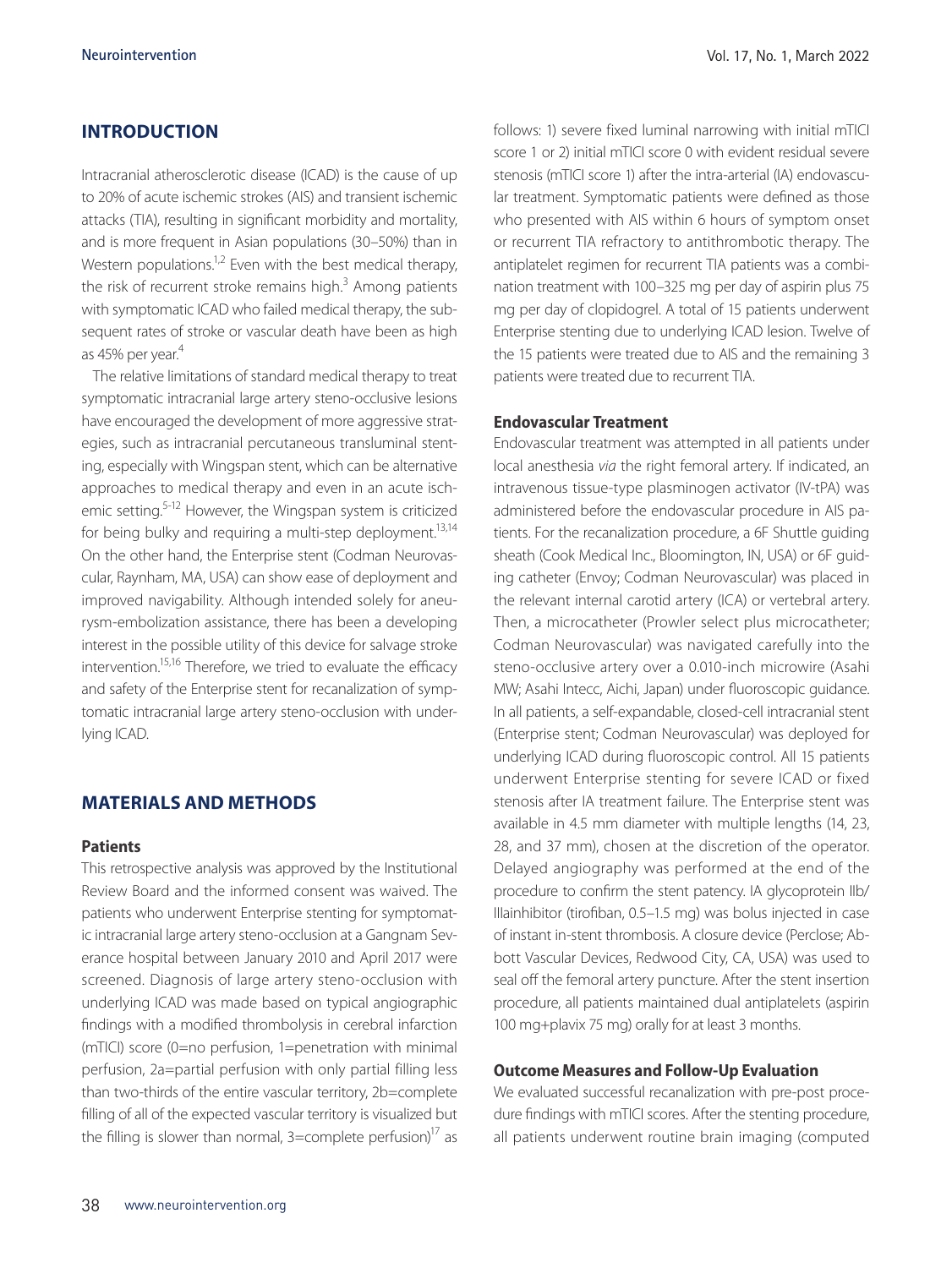tomography [CT] or magnetic resonance imaging) 24 hours after the procedure. Periprocedural complications (e.g., vessel perforation or dissection), postprocedure complications (e.g., symptomatic intracerebral hemorrhage, progressive brain edema), and any other in-hospital neurologic complications were recorded. In patients who initially had AIS, clinical outcomes were measured by the improvement of National Institute of Health Stroke Scale (NIHSS) score during hospitalization and 3-month modified Rankin Score (mRS). A good functional outcome was defined as a mRS of ≤2. Symptom recurrence was defined as cerebral ischemic events in the territory that Enterprise stenting was performed during the follow-up period.

## **RESULTS**

The baseline characteristics and the clinical follow-up results are shown in Table 1. The mean age of the patients (9 males and 6 females) was 69.3 years (range, 53–84 years). The number of patients with known comorbidities was as follows: 2 with atrial fibrillation, 12 with hypertension, 2 with diabetes mellitus, 4 with hyperlipidemia, 4 with coronary artery occlu-

sive disease. Eight patients (53.3%) were taking antiplatelet medication before the Enterprise stenting due to their recurrent ischemic symptoms (n=3) and/or comorbidities (n=5). The locations of steno-occlusive lesions were as follows: distal ICA in 4, distal ICA-middle cerebral artery (MCA) in 1, MCA in 6, distal vertebral artery in 3, and basilar artery in 1.

All patients underwent Enterprise stent deployment for underlying ICAD lesions after other techniques had already been attempted and failed. Techniques used prior to Enterprise stent deployment included IA urokinase administration (2 patients), stent retriever (6 patients), balloon angioplasty (5 patients), and failed Wingspan stent deployment (2 patients). Additional interventions performed after Enterprise stent deployment included balloon angioplasty (2 patients) and glycoprotein (GP) IIb-IIIa inhibitor administration (9 patients, 0.5–1.5 mg). The use of GP IIb-IIIa inhibitor during the procedure was performed when restenosis was suspected after stenting, regardless of previous antiplatelet medication.

All patients achieved final mTICI score improvement (53.3% with a mTICI score from 0 to 2b or 3, 46.7% with a mTICI score from 1 to 3). There were 2 (13.3%) postprocedural complications after stent deployment, 1 was symptomatic parenchymal hemorrhage and 1 was progressive brain edema, which

| Table 1. Lesion locations and baseline characteristics and outcomes among 15 patients |  |
|---------------------------------------------------------------------------------------|--|
|---------------------------------------------------------------------------------------|--|

| No.            | Location           | Initial IA treatment | Stent length<br>(mm) | mTICI<br>score     | Initial<br><b>NIHSS</b> | <b>NIHSS</b><br>discharge | 3-month<br>mRS | Postprocedural<br>complication | Follow-up<br>period (mo) |
|----------------|--------------------|----------------------|----------------------|--------------------|-------------------------|---------------------------|----------------|--------------------------------|--------------------------|
|                | Right distal VA    | Wingspan             | 37                   | $1 \rightarrow 3$  | 1(TIA)                  | $\Omega$                  | <b>NA</b>      | <b>No</b>                      | 36                       |
| $\overline{2}$ | Right MCA, M1      | IA urokinase         | 37                   | $0 \rightarrow 3$  | 13                      | 6                         | 3              | <b>No</b>                      | 36                       |
| 3              | Right distal ICA   | IA urokinase         | 37                   | $0 \rightarrow 2b$ | 22                      | <b>NA</b>                 | 6              | Progressive edema              | <b>NA</b>                |
| $\overline{4}$ | Left distal ICA    | Stent retriever      | 37                   | $0 \rightarrow 3$  | 21                      | 21                        | $\overline{4}$ | Symptomatic PH                 | 33                       |
| 5              | Left distal ICA-M1 | Stent retriever      | 28                   | $0 \rightarrow 2b$ | 15                      | 8                         | 4              | No.                            | 12                       |
| 6              | Left distal VA     | Balloon angioplasty  | 37                   | $1 \rightarrow 3$  | 6                       | $\Omega$                  | $\Omega$       | <b>No</b>                      | 10                       |
|                | Right MCA, M1      | Wingspan             | 14                   | $1 \rightarrow 3$  | 6(TIA)                  | $\Omega$                  | <b>NA</b>      | No.                            | 8                        |
| 8              | Left MCA, M1       | Stent retriever      | 28                   | $0 \rightarrow 3$  | $\overline{4}$          | $\Omega$                  | $\Omega$       | <b>No</b>                      | 12                       |
| 9              | Right distal ICA   | Stent retriever      | 37                   | $0 \rightarrow 3$  | 16                      | 14                        | 2              | No.                            | 18                       |
| 10             | Basilar artery     | Balloon angioplasty  | 28                   | $1 \rightarrow 3$  | 6                       | 5                         | $\mathfrak{D}$ | <b>No</b>                      | 36                       |
| 11             | Left distal VA     | Stent retriever      | 37                   | $0 \rightarrow 2b$ | 20                      | <b>NA</b>                 | 6              | No.                            | NA.                      |
| 12             | Left MCA, M1       | Stent retriever      | 14                   | $0 \rightarrow 3$  | 3                       | $\mathcal{E}$             |                | <b>No</b>                      | 10                       |
| 13             | Left MCA, M1       | Balloon angioplasty  | 23                   | $1 \rightarrow 3$  | O(TIA)                  | $\mathbf{0}$              | <b>NA</b>      | No.                            | 6                        |
| 14             | Right distal ICA   | Balloon angioplasty  | 23                   | $1 \rightarrow 3$  | 9                       | $\overline{4}$            | $\mathfrak{D}$ | <b>No</b>                      | $\overline{4}$           |
| 15             | Left MCA, M1       | Balloon angioplasty  | 23                   | $1 \rightarrow 3$  | 16                      | 8                         | $\mathcal{P}$  | No.                            | 4                        |

IA, intra-arterial; mTICI, modified thrombolysis in cerebral infarction; NIHSS, National Institutes of Health Stroke Scale; mRS, modified Rankin Scale; VA, vertebral artery; TIA, transient ischemic attack; NA, not applicable; MCA, middle cerebral artery; ICA, internal carotid artery; PH, parenchymal hemorrhage.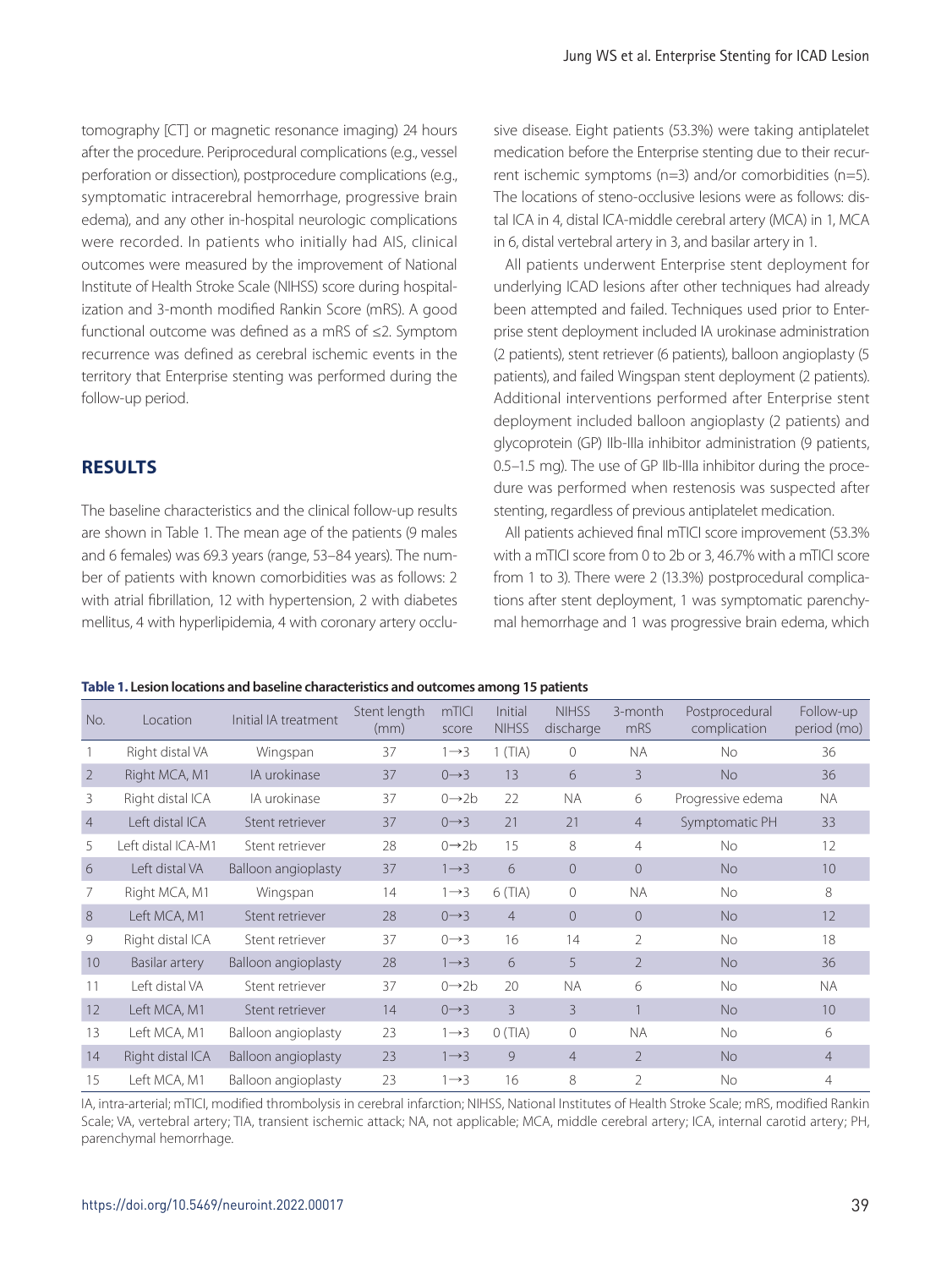led to mortality.

Among 12 AIS patients, 3 patients (25%) within the indication time were administered intravenous tPA. The median initial NIHSS score was 14 (range, 3–22). Six patients (50%) had improvement in their NIHSS score of more than 4 points at discharge. Seven patients (58.3%) had a good functional outcome with 3-month mRS≤2, and mortality occurred (mRS=6) in 2 patients (16.7%). None of the 10 surviving AIS patients and 3 TIA patients experienced further ischemic events attributable to the treated ICAD lesion during the follow-up period (ranged from 4 to 36 months, median 12 months). Two case examples are illustrated in Figs. 1 and 2.

## **DISCUSSION**

The results of this preliminary study of 15 patients in whom other IA interventions had already failed show that Enterprise stenting can help achieve recanalization with a final mTICI score 2b or 3 in all patients with underlying ICAD and good functional outcomes with mRS≤2 (58.3%) in AIS patients.

ICAD is one of the major causes of acute/recurrent ischemic symptoms by hemodynamic insufficiency or occlusion by in-situ thrombosis in a stenotic lesion. Moreover, ICAD is reported more frequently in Asians, blacks, and Hispanics than in whites.<sup>18-22</sup> Depending on the degree of vascular stenosis and other conditions, patients with ICAD have a cerebrovascular event rate of 10% to 50% per year.<sup>3</sup> As previously



**Fig. 1.** An elderly patient who presented with acute left proximal MCA occlusion and NIHSS score 15. (**A**, **B**) The patient received mechanical thrombectomy initially with refractoriness due to underlying severe stenosis. (**C**) Enterprise stent (28 mm) was successfully deployed. (**D**) Fifteen minutes delayed angiography showed patent antegrade flow (mTICI score 3) in the stented segment without residual stenosis. MCA, middle cerebral artery; NIHSS, National Institutes of Health Stroke Scale; mTICI, modified thrombolysis in cerebral infarction.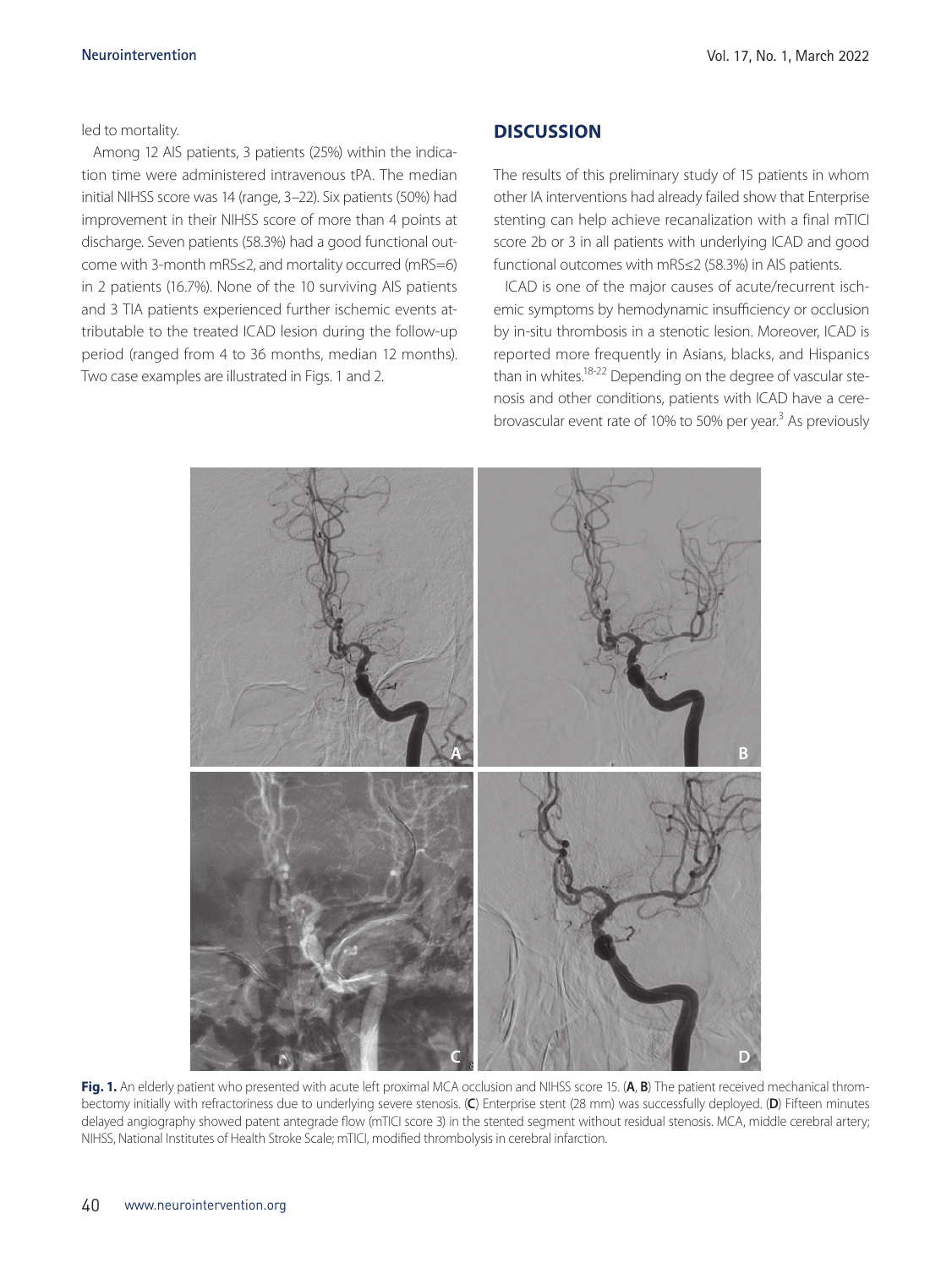reported in several studies, the Warfarin-Aspirin Symptomatic Intracranial Disease study and the Extracranial-Intracranial Bypass Study demonstrated that the results of medical or surgical management of ICAD remain far from ideal.<sup>23,24</sup> Consequently, intracranial stenting has emerged and is increasingly being used in the USA and other countries.<sup>7-11,25</sup> However, in 2011, the Stenting versus Aggressive Medical Therapy for Intracranial Arterial Stenosis study revealed that aggressive medical management was superior to intracranial stenting with the use of the Wingspan stent system for ICAD, because of high risk of early stroke after Wingspan stenting.<sup>26</sup> In addition, in cases with very difficult anatomy and complex lesion geometry, the Wingspan stent system failed stent delivery to the target lesion because of its cumbersome carrier system.<sup>14</sup> Moreover, several studies reported sobering results with a high rate of recurrent stenosis, sometimes worse than the original lesion, and this observation raised the suspicion that the high radial force of the Wingspan stent might be a stimulus for intimal hyperplasia.<sup>27-29</sup> However, the Enterprise stent has flexibility in delivery with a lesser radial force than the Wingspan stent, as the results with the Enterprise stent in previous studies have indicated that intracranial stenting may effective for ICAD and for primary revascularization in AIS patients. Vajda et al.<sup>30</sup> reported satisfactory results for the treatment of symptomatic intracranial atherosclerotic stenosis with the modified Bose method using the Enterprise



**Fig. 2.** An elderly patient presented with recurrent transient ischemic attack refractory to antithrombotic therapy. (**A**) Right vertebral angiogram showed long segment severe stenosis of the right distal vertebral artery. (**B**) Angiogram was performed again after 3 days due to recurred ischemic symptoms during the hospitalization. Angiogram showed mTICI score of 1 with underlying stenosis. (**C**) Wingspan stent system failed to pass the lesion due to underlying severe stenosis. (**D**) Enterprise stent was successfully deployed as a rescue method with mTICI score of 3. mTICI, modified thrombolysis in cerebral infarction.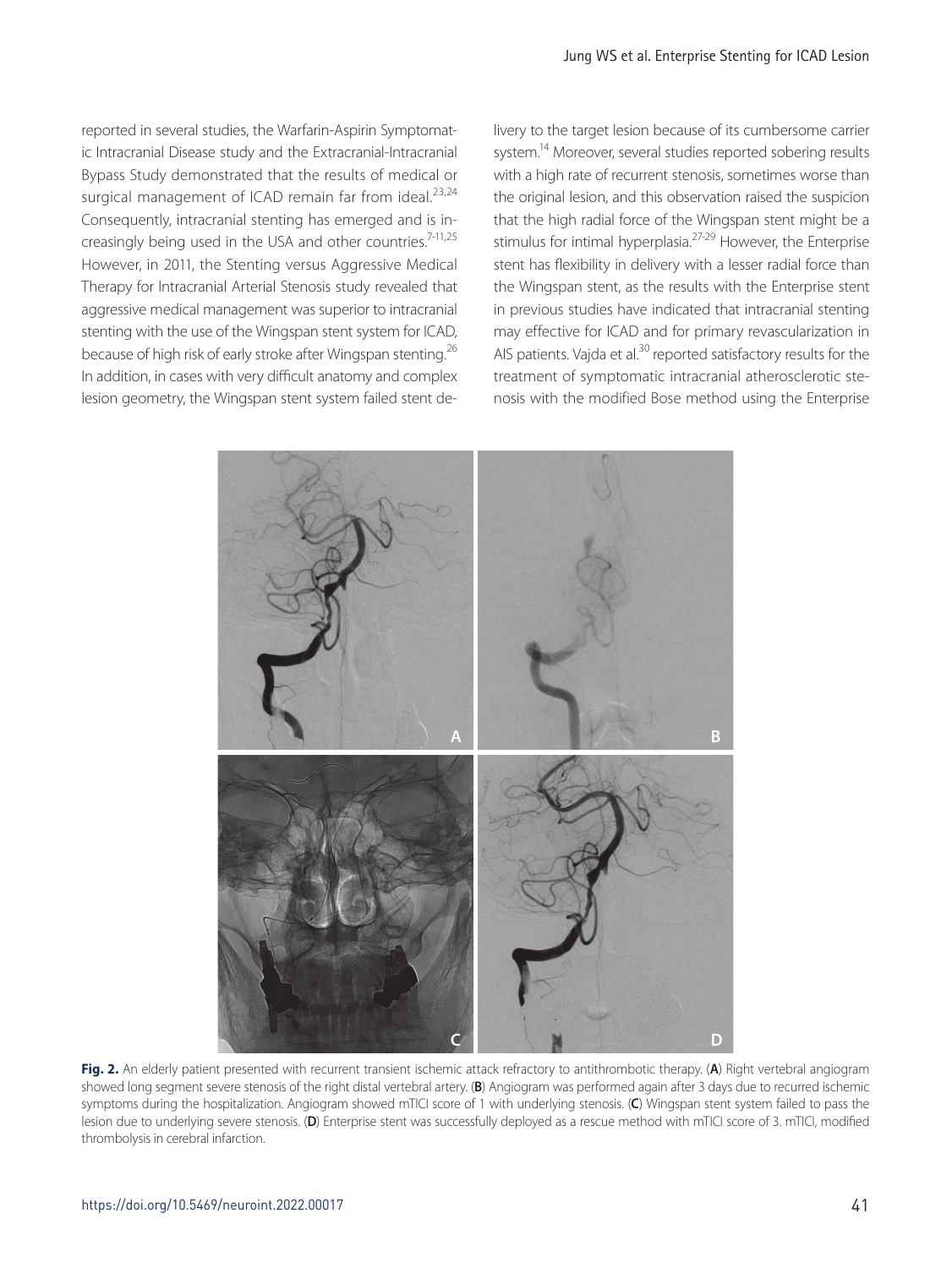stent with a median pre- and postprocedural stenosis rate of 65.4±1% *vs.* 25.1±1% and a 100% technical success rate. In the setting of AIS, Dumont et al.<sup>15</sup> reported that the Enterprise stent was found to be a safe and effective revascularization tool with a 90% recanalization rate and 15% major complications. In addition, Mocco et al.<sup>16</sup> reported that 3 cases of failed Wingspan stenting were subsequently treated with successful deployment of the more navigable Enterprise stent at the occlusion site, and they suggested a potential benefit to the use of the Enterprise stent when routine intervention methods failed. However, they did not consider the underlying cause of vessel occlusion. In this study, we focused on the cause of vessel occlusion to the underlying ICAD. Although SAMMPRIS with the Wingspan stent failed to show a benefit for intracranial stenting over intensive medical management in the secondary prevention of stroke recurrence in high-risk patients with symptomatic ICAD,<sup>26</sup> our study suggests that a high successful recanalization rate with the Enterprise stent in symptomatic patients due to underlying ICAD without stroke recurrence during the follow-up periods.

Intracranial stent placement has potential hazards, such as in-stent thrombosis, malposition of the stent, or the inability to pass the stent to the appropriate location. Kim et al. $31$ reported a major complication rate of 33% with intracranial stent placement. However, in our series, we had 2 (12.5%) periprocedural complications (1 symptomatic intracranial hemorrhage and 1 progressive brain edema) without stent malposition or inability to pass the ICAD lesion, and this can be considered an acceptable risk. Symptomatic intracranial hemorrhage was probably affected by low Alberta Stroke Program Early CT Score (ASPECTS) on the initial CT scan with a high NIHSS. Moreover, in 2 cases in this study, Enterprise stenting overcame the Wingspan stent's disadvantages an inability to pass the stent due to severe stenosis and an inability to access the lesion site due to vessel tortuosity.

Although a major concern of intracranial stenting in AIS patients is the high rate of instant in-stent thrombosis right after stent deployment (58.8% in this study) caused by insufficient antiplatelet premedication, low dose GP IIb-IIIa inhibitor administration solved this effectively and safely in this study. A previous study about low-dose IA tirofiban injection for instant re-occlusion by in situ thrombo-occlusion supports these results. $32$  However, although only 1 patient suffered from symptomatic intracranial hemorrhage in this study, care should be taken in patients who have received multiple coagulation-system-altering medications. Additionally, it should be noted that some patients in this series also received post-stenting adjunctive therapy like angioplasty and/or GP IIb-IIIa inhibitor administration to achieve maximal recanalization results. So, the overall clinical outcomes cannot be solely attributed to stent placement, and rather should be interpreted within the context of the full course of therapy.

Our study has several limitations. First, the study design was retrospective with a small case series, and treatment decisions were not based on a standardized treatment protocol. Second, the evaluation of underlying ICAD is only based on angiographic findings. In fact, since there were 2 patients with arterial fibrillation, the possibility of embolic occlusion could not be completely ruled out. Third, there were no findings of restenosis of the stented segment on follow-up CT angiography, but this could not be confirmed because there was a lack of transfemoral catheter angiographic follow-up imaging after Enterprise stenting. So, in-stent restenosis cannot be ruled out, which is a major drawback after intracranial stenting despite the absence of recurrent ischemic symptoms during the follow-up periods. So, a large prospective study is necessary in patients with ischemic symptoms with underlying ICAD, which may affect the decision to utilize endovascular revascularization procedures for that condition.

## **CONCLUSION**

The preliminary study reported herein provides evidence demonstrating the safety and efficacy of the Enterprise stent system for recanalization of ICAD. Further follow-up and more experience are also necessary to determine long-term results of intracranial steno-occlusive lesions treated with the Enterprise stent system.

#### **Fund**

None.

## **Ethics Statement**

The Institutional Review Board at the Gangnam Severance Hospital approved this study. Informed consent was waived due to retrospective study design.

## **Conflicts of Interest**

SHS has been the Editor-in-chief of the *Neurointervention* since 2022. No potential conflict of interest relevant to this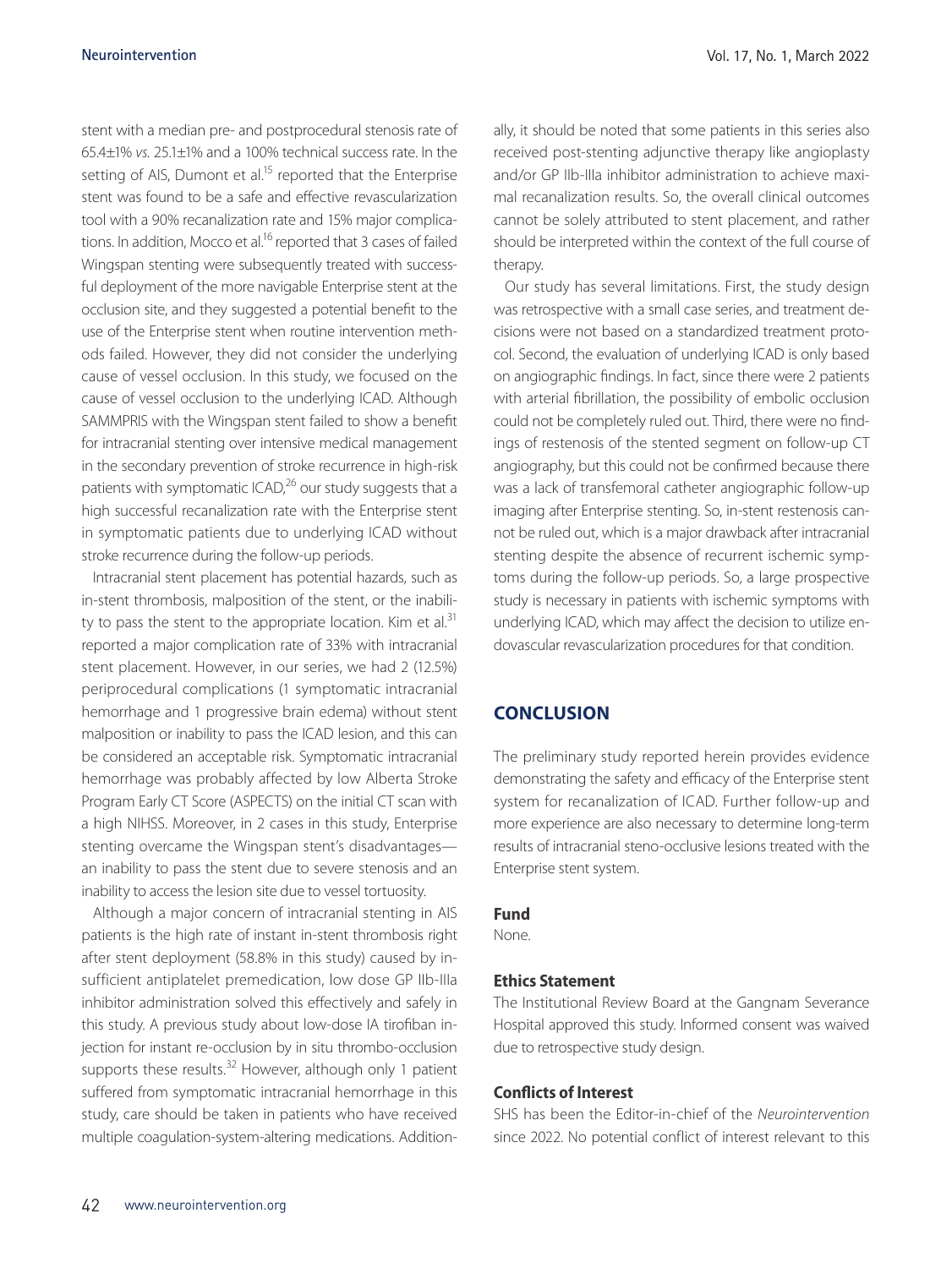article was reported.

## **Author Contributions**

Concept and design: SK, KL, and SHS. Data collection: WSJ. Writing the article: WSJ. Final approval of the article: SHS. Overall responsibility: WSJ.

## **ORCID**

Woo Sang Jung: https://orcid.org/0000-0002-0727-3744 Sam-Soo Kim: https://orcid.org/0000-0001-6725-8813 Kyung-Yul Lee: https://orcid.org/0000-0001-5585-7739 Sang Hyun Suh: https://orcid.org/0000-0002-7098-4901

# **REFERENCES**

- 1. Wong LK. Global burden of intracranial atherosclerosis. *Int J Stroke* 2006;1:158-159
- 2. Arenillas JF. Intracranial atherosclerosis: current concepts. *Stroke* 2011;42(1 Suppl):S20-S23
- 3. Kasner SE. Natural history of symptomatic intracranial arterial stenosis. *J Neuroimaging* 2009;19 Suppl 1:20S-21S
- 4. Thijs VN, Albers GW. Symptomatic intracranial atherosclerosis: outcome of patients who fail antithrombotic therapy. *Neurology* 2000;55:490-497
- 5. Henkes H, Miloslavski E, Lowens S, Reinartz J, Liebig T, Kühne D. Treatment of intracranial atherosclerotic stenoses with balloon dilatation and self-expanding stent deployment (WingSpan). *Neuroradiology* 2005;47:222-228
- 6. Lee TH, Kim DH, Lee BH, Kim HJ, Choi CH, Park KP, et al. Preliminary results of endovascular stent-assisted angioplasty for symptomatic middle cerebral artery stenosis. *AJNR Am J Neuroradiol* 2005;26:166-174
- 7. Weber W, Mayer TE, Henkes H, Kis B, Hamann GF, Schulte-Altedorneburg G, et al. Stent-angioplasty of intracranial vertebral and basilar artery stenoses in symptomatic patients. *Eur J Radiol* 2005;55:231-236
- 8. Zaidat OO, Klucznik R, Alexander MJ, Chaloupka J, Lutsep H, Barnwell S, et al.; NIH Multi-center Wingspan Intracranial Stent Registry Study Group. The NIH registry on use of the Wingspan stent for symptomatic 70-99% intracranial arterial stenosis. *Neurology* 2008;70:1518-1524
- 9. Costalat V, Maldonado IL, Vendrell JF, Riquelme C, Machi P, Arteaga C, et al. Endovascular treatment of symptomatic intracranial stenosis with the Wingspan stent system and Gateway PTA balloon: a multicenter series of 60 patients with acute and

midterm results. *J Neurosurg* 2011;115:686-693

- 10. Jiang WJ, Yu W, Du B, Gao F, Cui LY. Outcome of patients with ≥70% symptomatic intracranial stenosis after Wingspan stenting. *Stroke* 2011;42:1971-1975
- 11. Gandini R, Chiaravalloti A, Pampana E, Massari F, Morosetti D, Spano S, et al. Intracranial atheromatous disease treatment with the Wingspan stent system: evaluation of clinical, procedural outcome and restenosis rate in a single-center series of 21 consecutive patients with acute and mid-term results. *Clin Neurol Neurosurg* 2013;115:741-747
- 12. Durst CR, Geraghty SR, Southerland AM, Starke RM, Rembold K, Malik S, et al. Stenting of symptomatic intracranial stenosis using balloon mounted coronary stents: a single center experience. *J Neurointerv Surg* 2015;7:245-249
- 13. Fujimoto M, Shobayashi Y, Takemoto K, Tateshima S, Viñuela F. Structural analysis for Wingspan stent in a perforator model. *Interv Neuroradiol* 2013;19:271-275
- 14. Zhao LB, Park S, Lee D, Lee DH, Suh DC. Mechanism of procedural failure related to wingspan. *Neurointervention* 2012;7:102-  $108$
- 15. Dumont TM, Natarajan SK, Eller JL, Mocco J, Kelly WH Jr, Snyder KV, et al. Primary stenting for acute ischemic stroke using the Enterprise vascular reconstruction device: early results. *J Neurointerv Surg* 2014;6:363-372
- 16. Mocco J, Hanel RA, Sharma J, Hauck EF, Snyder KV, Natarajan SK, et al. Use of a vascular reconstruction device to salvage acute ischemic occlusions refractory to traditional endovascular recanalization methods. *J Neurosurg* 2010;112:557-562
- 17. Zaidat OO, Yoo AJ, Khatri P, Tomsick TA, von Kummer R, Saver JL, et al.; Cerebral Angiographic Revascularization Grading (CARG) Collaborators; STIR Revascularization working group; STIR Thrombolysis in Cerebral Infarction (TICI) Task Force. Recommendations on angiographic revascularization grading standards for acute ischemic stroke: a consensus statement. *Stroke* 2013;44:2650-2663
- 18. Sacco RL, Kargman DE, Gu Q, Zamanillo MC. Race-ethnicity and determinants of intracranial atherosclerotic cerebral infarction. The Northern Manhattan stroke study. *Stroke* 1995;26:14-20
- 19. Inzitari D, Hachinski VC, Taylor DW, Barnett HJ. Racial differences in the anterior circulation in cerebrovascular disease. How much can be explained by risk factors? *Arch Neurol* 1990;47:1080-1084
- 20. Lee SJ, Cho SJ, Moon HS, Shon YM, Lee KH, Kim DI, et al. Combined extracranial and intracranial atherosclerosis in Korean patients. *Arch Neurol* 2003;60:1561-1564
- 21. Suh DC, Lee SH, Kim KR, Park ST, Lim SM, Kim SJ, et al. Pattern of